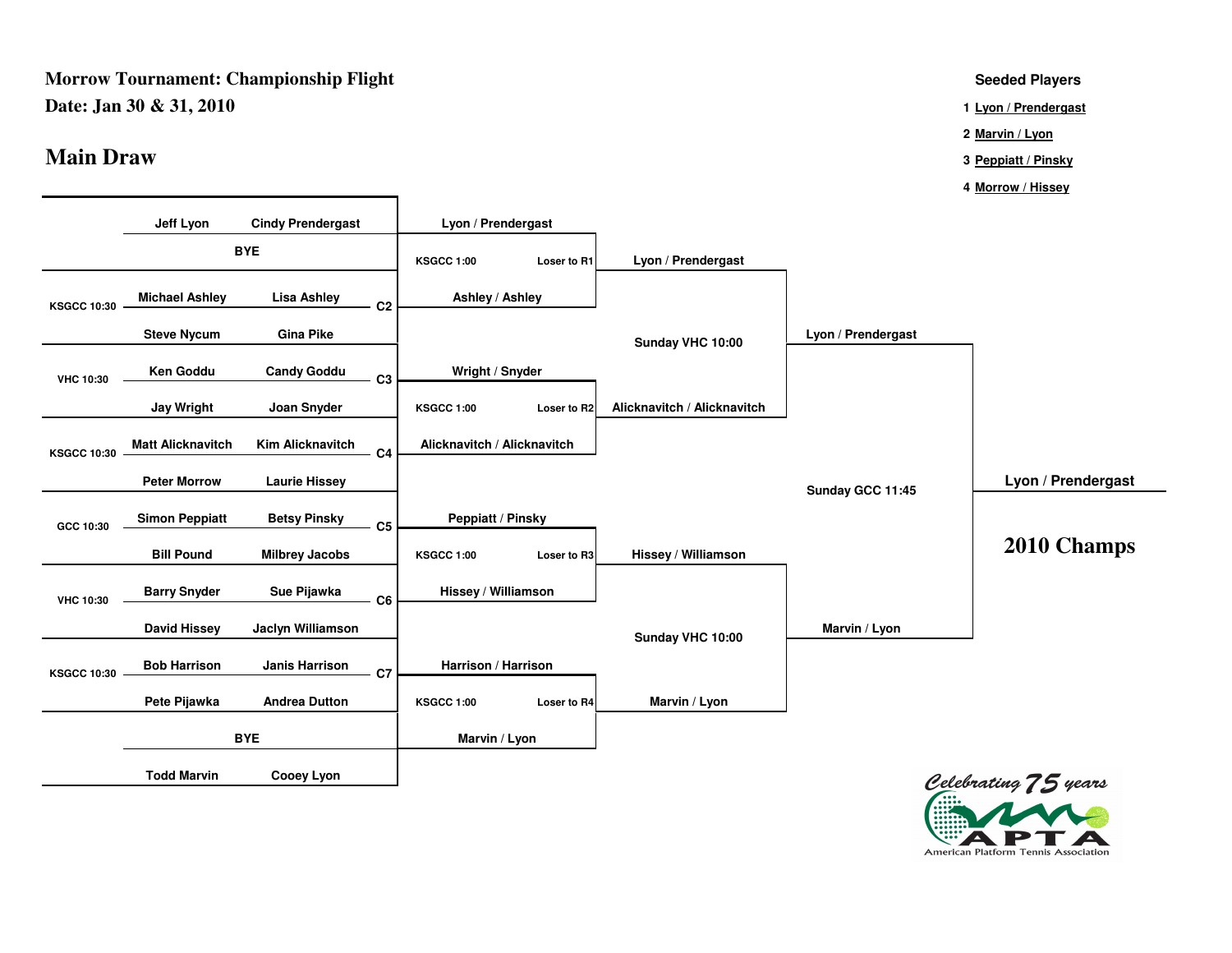# **Morrow Tournament: Championship Flight**

**Date: Jan 30 & 31, 2010**

# **Consolation**



# **Reprieve**



# **Gut Bucket**

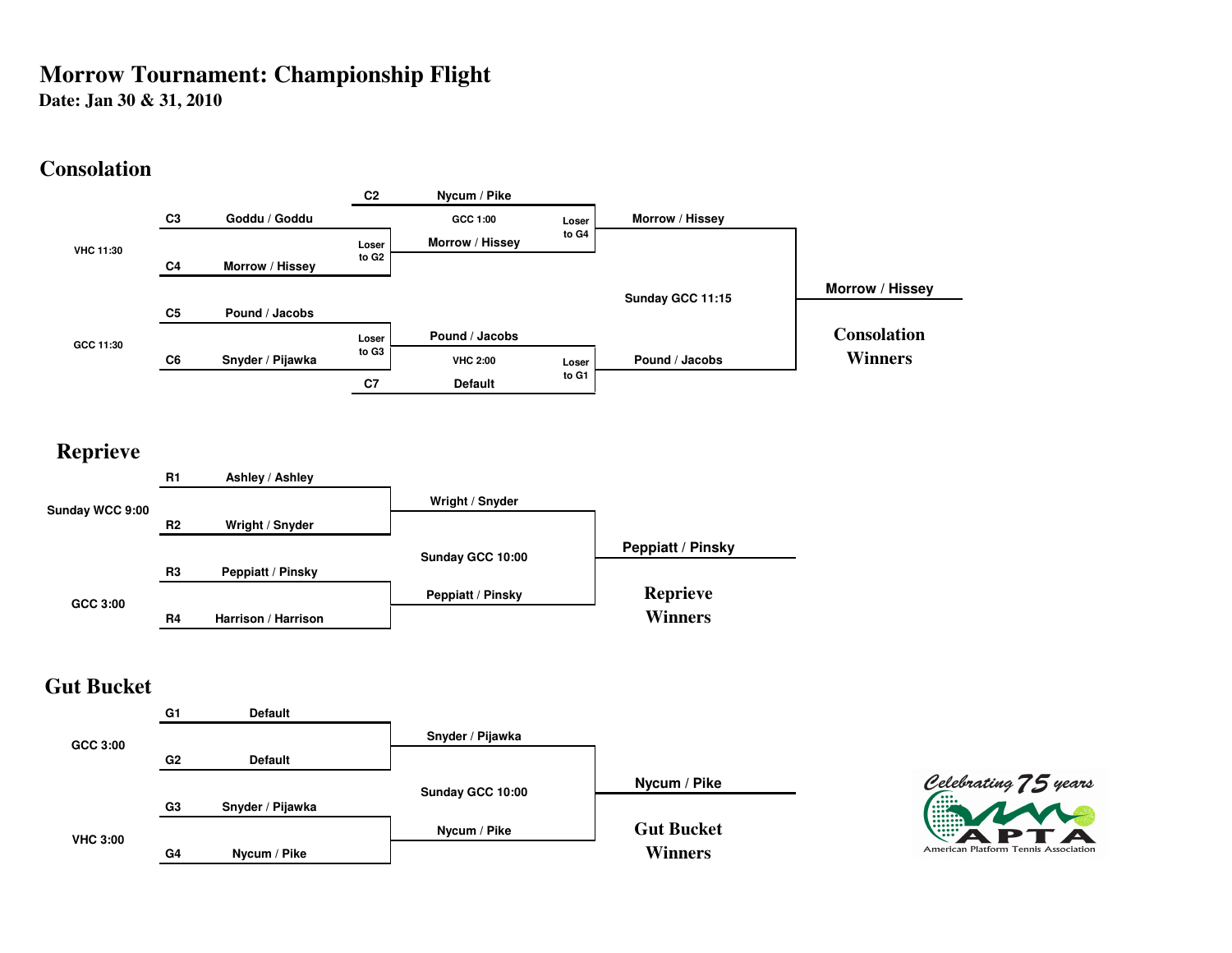**Morrow Tournament: "A" FlightDate: Jan 29 - 31, 2010**

#### Seeded Players

|   | Williamsons             |
|---|-------------------------|
|   | 2 B. Taylor / C. Taylor |
| 3 | Haskells                |
| 4 | Miller / Ayars          |

# **Main Draw**

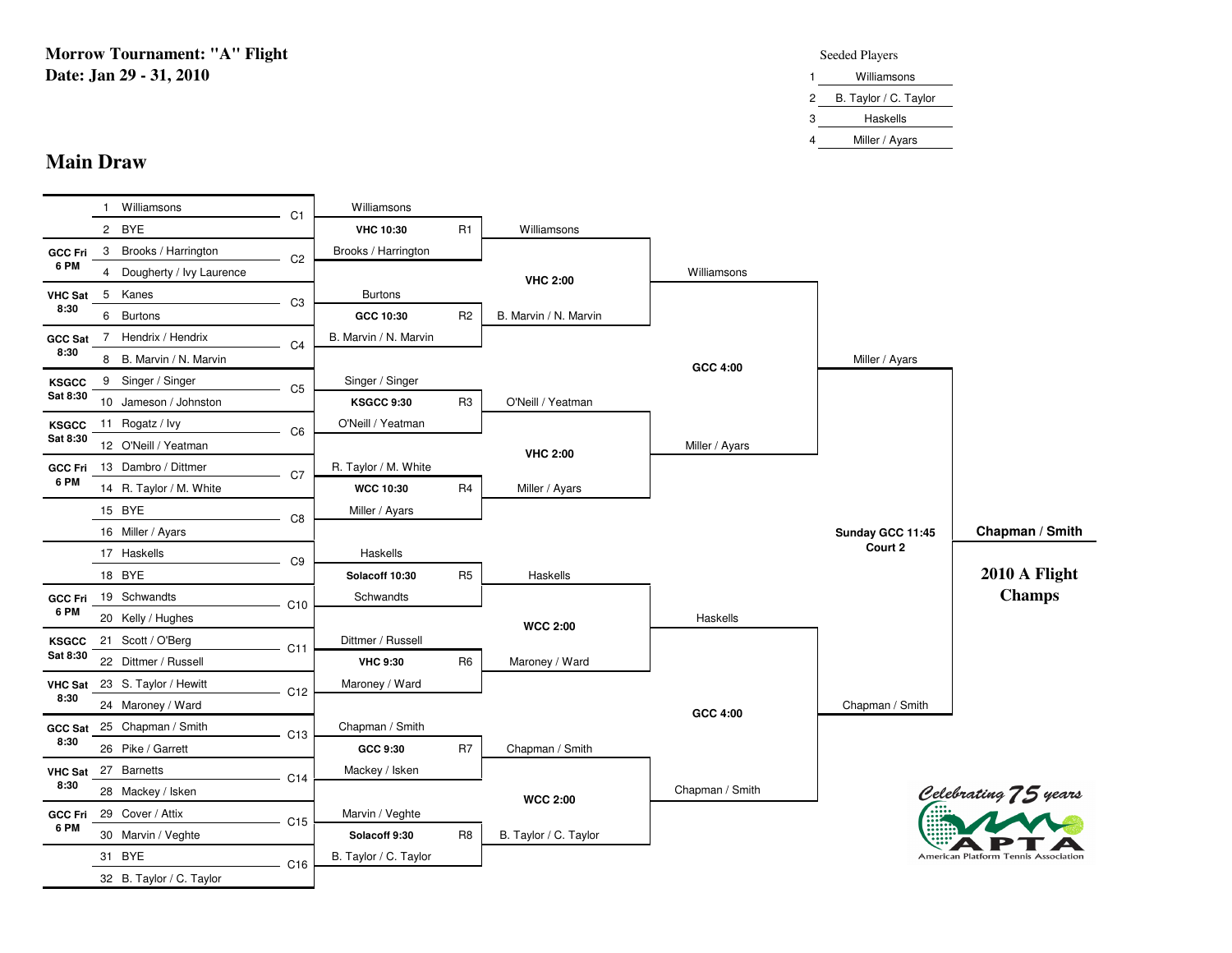### **Morrow Tournament: "A" FlightDate: Jan 30 & 31, 2010**

# **Consolation**



# **Gut Bucket**



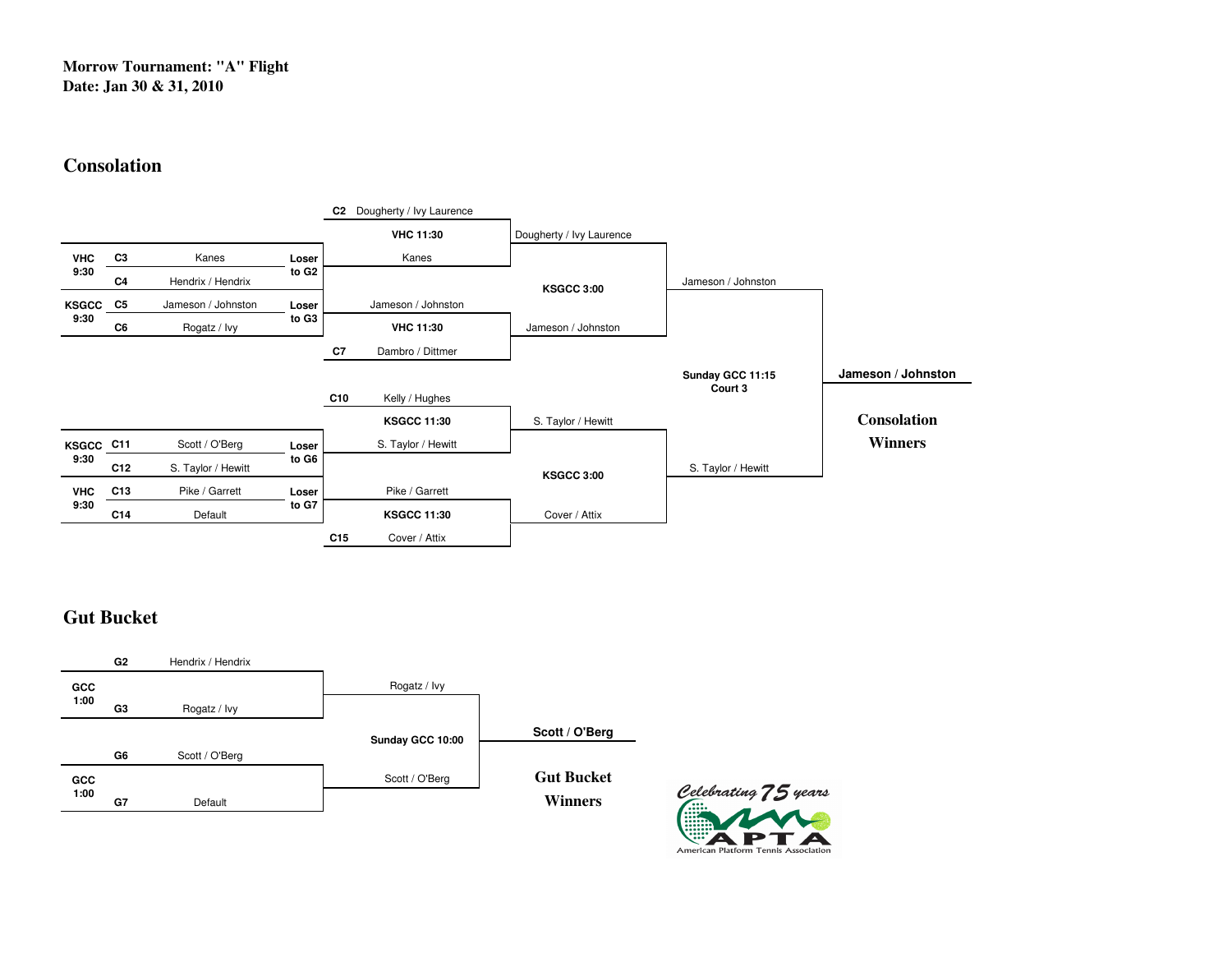**Morrow Tournament: "A" FlightDate: Jan 30 & 31, 2010**

# **Reprieve**

| GCC 2:00        | R <sub>1</sub> | Brooks / Harrington  | Nielsen* / Harrington |                       |                 |
|-----------------|----------------|----------------------|-----------------------|-----------------------|-----------------|
|                 | R <sub>2</sub> | <b>Burtons</b>       | <b>KSGCC 3:00</b>     | Nielsen* / Harrington |                 |
| GCC 2:00        | R <sub>3</sub> | Singer / Singer      | R. Taylor / M. White  |                       |                 |
|                 | <b>R4</b>      | R. Taylor / M. White |                       | Sunday GCC 8:45       | Marvin / Veghte |
| Solacoff 1:00   | R <sub>5</sub> | Schwandts            | Dittmer / Russell     |                       |                 |
|                 | R <sub>6</sub> | Dittmer / Russell    | <b>KSGCC 3:00</b>     | Marvin / Veghte       | <b>Reprieve</b> |
| <b>VHC 1:00</b> | R <sub>7</sub> | Mackey / Isken       | Marvin / Veghte       |                       | <b>Winners</b>  |
|                 | R <sub>8</sub> | Marvin / Veghte      |                       |                       |                 |

\* Injury sub

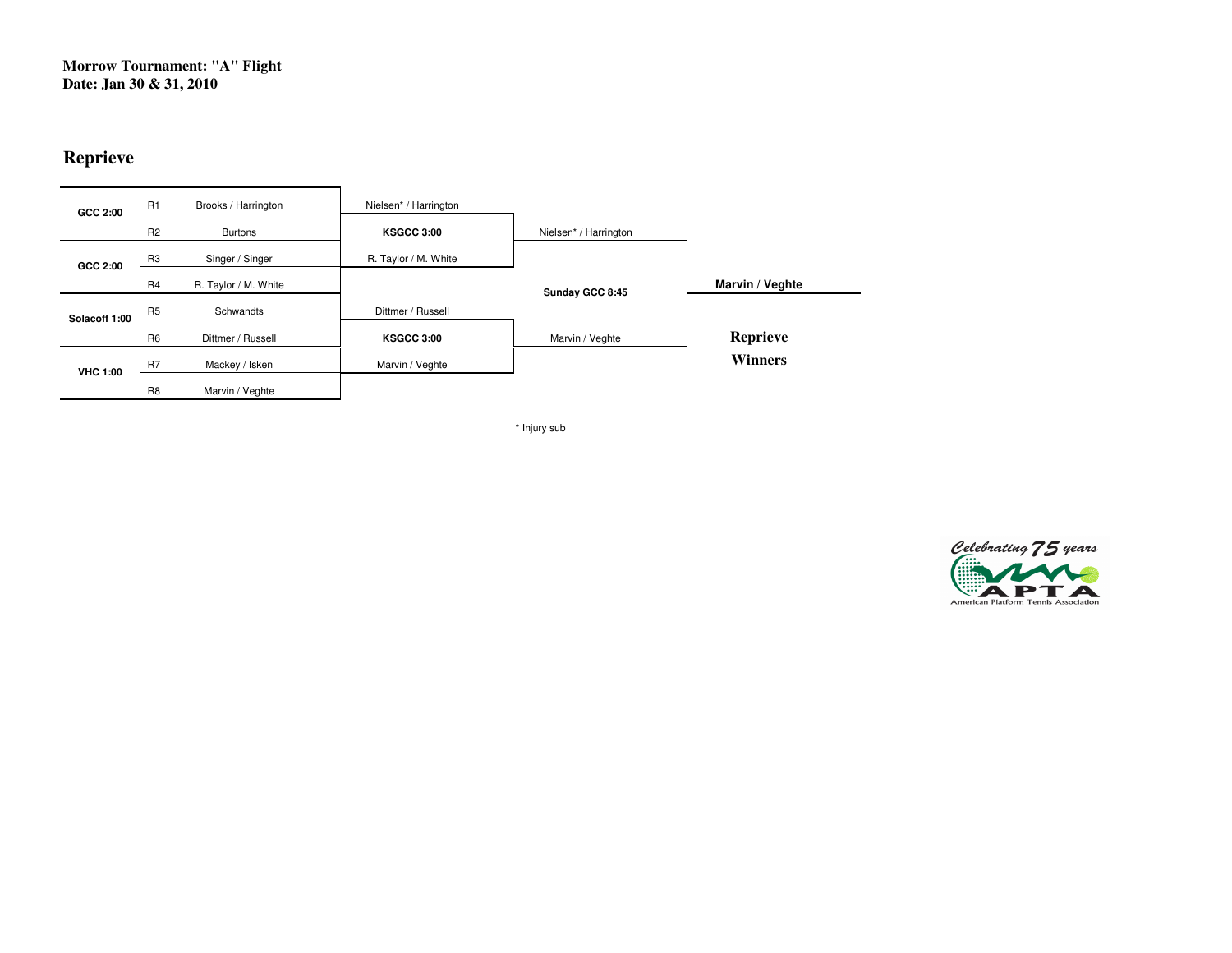**Morrow Tournament: "B" FlightDate: Jan 29 - 31, 2010**

#### **Main Draw**

#### **t** Seeded Players

|  |               | Podolsky / Ashley |
|--|---------------|-------------------|
|  | っ<br><u>.</u> | McKeemans         |
|  | 3             | O'Briens          |
|  | 4             | P. Gray / Harris  |